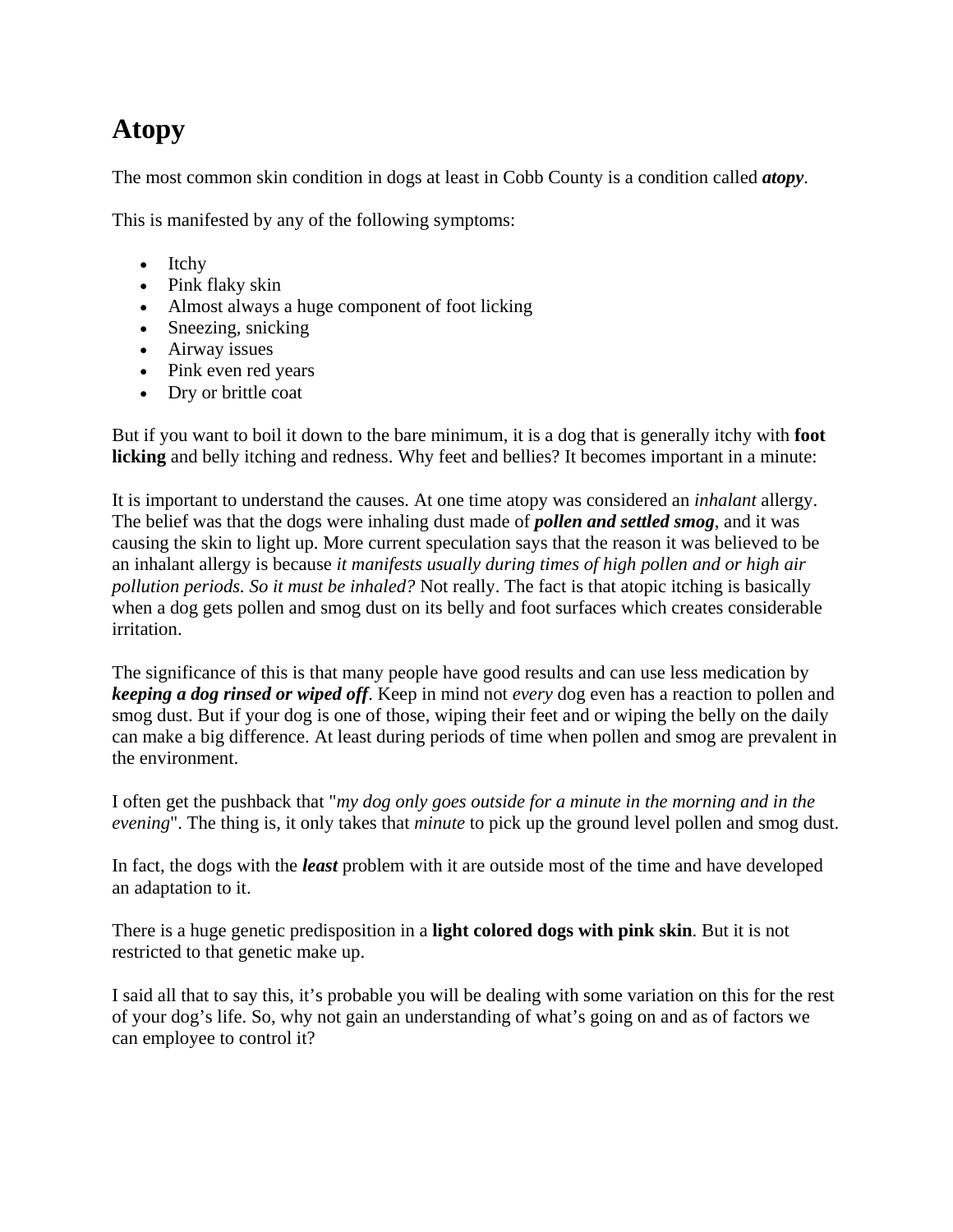One of the modalities in the management of atopy is removing the pollen and smog dust from the coat. This is easier in dogs with short coats, so a **crew-cut could be considered** for dogs with long hair during the summer.

Keeping the coat moisturized with an emollient spray like the homemade Pantene spray is also effective at **protecting** the skin from direct irritation by the smog and pollen dust.

**Antihistamines can make a difference**, they are not curative, but might improve the situation by at least 15 to 20% and so it might be undertaken, where antihistamines like Benadryl, Zyrtec, and even Allegra could be recommended highly, I can give you dosing.

Benadryl (**diphenhydramine**) should be used 3 times a day

**Ceterizine** (Zyrtec) should be used 2 times a day

Allegra (**fexofenedine**) should be used 1 time a day. <= *best choice*.

A mainstay of therapy has been steroids. Steroids are available in a shot that lasts three days. Or pills that can be given over 7 to 10 days. Or a shot that lasts up to five weeks. So there are options in that regard. Steroids can cause unpleasant levels of thirst for the owner because the dog has to go outside four times a day instead of two times a day.

Steroids may also have long-term negative side effects. Increased appetite, increased thirst, and a thinning of the skin plus weight gain are the four most common symptoms. Steroids mess with carbohydrate metabolism so glucose balances can be thrown off.

Alternatives to steroid therapy include Cytopoint and Apoquel.

It's kind of a short discussion of Apoquel because it causes cancer in 10 to 12% of the pets that go on it, most people will not consider that.

On the other hand Cytopoint , which is an injection given once every 3 to 4 weeks, is highly effective and not associated in anyway with cancer. It generates an immune response to one of the enzymes responsible for redness and itching in the skin. So the dog actually cannot mount an itch response to atopy or allergies because it lacks in the enzyme to do so. Cytopoint eliminates the need for steroids and the side effects on appetite and thirst that it has.

Soothing baths and moisturizing shampoo; perhaps those from Neutrogena are the best, as well as many moisturizing shampoos specifically for dogs which I have at my office, can be used just to make the skin feel better and to clean off the smog and pollen dust which is at the root of the problem.

Something else that seems to make a difference is *raw honey*, it is believed that by taking raw honey in the diet the dog can actually develop a certain tolerance for environmental pollen which of course shows up in large quantities in the raw honey. You do not want cleaned, bland, Sue Bee honey.